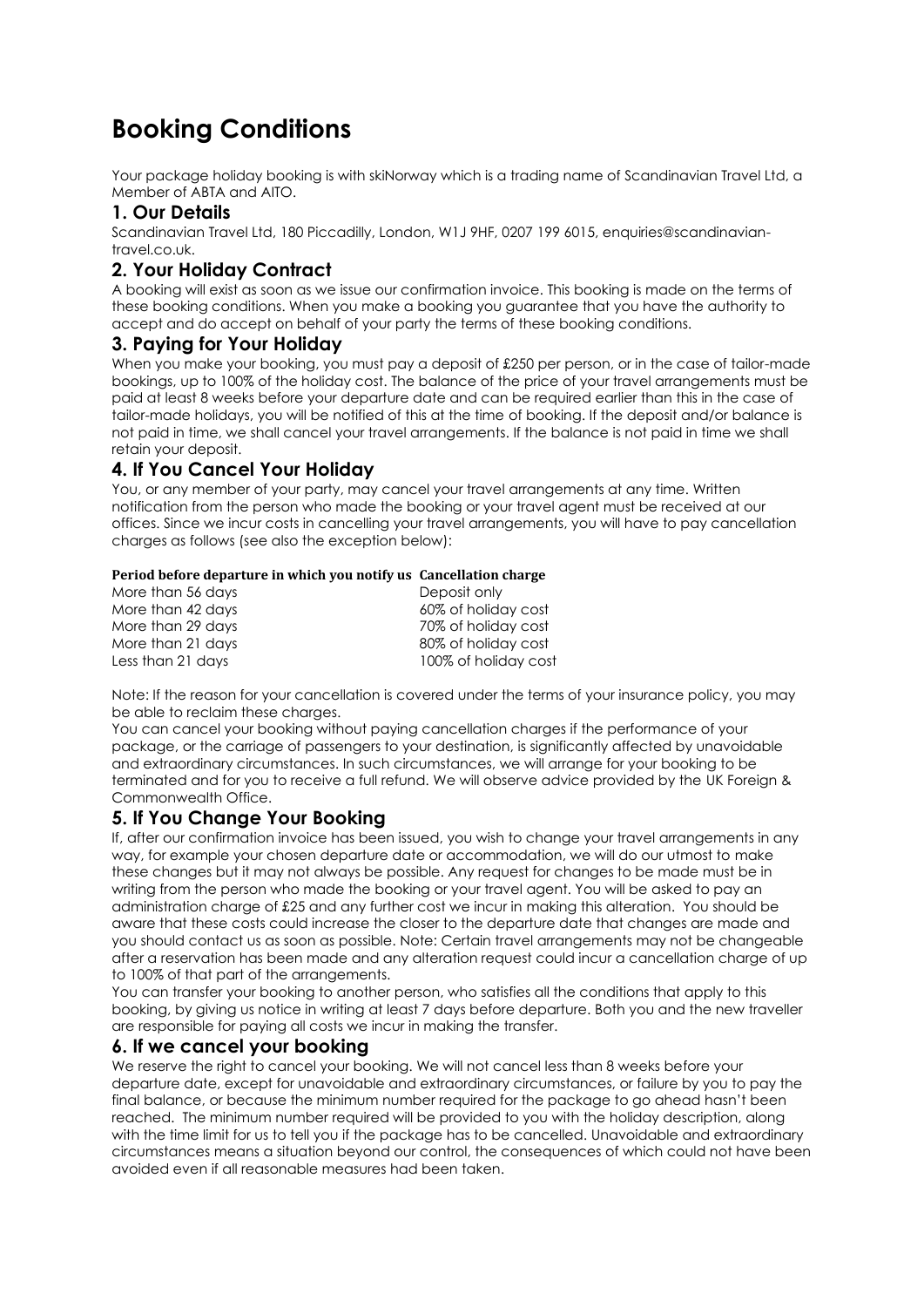If your holiday is cancelled you can either have a refund of all monies paid or accept an alternative holiday of comparable standard from us if we offer one (we will refund any price difference if the alternative is of a lower value).

In the event a refund is paid to you, we will:

1. pay compensation as detailed below except where the cancellation is due to unavoidable and extraordinary circumstances (see definition above).

#### **Period before departure in which we notify you Amount you will receive from us**

| More than 56 days | £0  |
|-------------------|-----|
| More than 28 days | £10 |
| More than 7 days  | £20 |
| Less than 7 day   | £30 |

This does not exclude you from claiming more if you are entitled to do so.

#### **7. If we change your booking**

#### **(a) Changes to the price**

We can change your holiday price after you've booked, only in certain circumstances: Changes in the price of the carriage of passengers resulting from changes to the cost of fuel or other power sources, the level of taxes or fees imposed by third parties including tourist taxes, landing taxes or embarkation or disembarkation fees at ports and airports or exchange rates mean that the price of your travel arrangements may change after you have booked. However, there will be no change within 20 days of your departure.

We will absorb, and you will not be charged for, any increase equivalent to 2% of the price of your travel arrangements, which excludes insurance premiums and any amendment charges. You will be charged for the amount over and above that. If this results in an increase equivalent to more than 8% of the price of your travel arrangements, you will have the option of accepting a change to another holiday if we are able to offer one (we will refund any price difference if the alternative is of a lower value), or cancelling and receiving a full refund of all monies paid, except for any amendment charges. Should you decide to cancel: 1) you must do so within the time period shown on your final invoice.

Should the price of your holiday go down due to the cost changes mentioned above, then any refund due will be paid to you. We will deduct from this refund our administrative expenses incurred. Please note that travel arrangements are not always purchased in local currency and some apparent changes have no impact on the price of your travel due to contractual and other protection in place.

## **(b) Changes other than the price**

It is a term of your booking that we are able to make changes to any aspect of your booking. If the change is insignificant, we will ensure that you are notified about it. Examples of insignificant changes include alteration of your outward/return flights by less than 12 hours, changes to aircraft type, change of accommodation to another of the same or higher standard, changes of carriers. If we are constrained by circumstances beyond our control to alter significantly any of the main

characteristics of the travel services that make up your package you will have the rights set out below.

- We will contact you and you will have the choice of accepting the change or having a refund of all monies paid. You can also accept an alternative holiday, where we offer one (we will refund any price difference if the alternative is of a lower value). We will tell you the procedure for making your choice. Please read any notification of changes carefully and respond promptly as if you do not respond to us within the timescale given your booking may be cancelled.
- If you choose to accept a refund:

1. we will pay compensation as detailed below except where the significant change is due to unavoidable and extraordinary circumstances, which means a situation beyond our control, the consequences of which could not have been avoided even if all reasonable measures had been taken.

#### **Period before departure in which we notify you Amount you will receive from us**

| More than 57 days | £O  |
|-------------------|-----|
| More than 28 days | £10 |
| More than 7 days  | £20 |
| Less than 7 day   | £30 |
|                   |     |

This does not exclude you from claiming more if you are entitled to do so.

## **8. Our Liability to You**

You must inform us without undue delay of any failure to perform or improper performance of the travel services included in this package. If any of the travel services included in your package are not performed in accordance with the contract, or are improperly performed, by us or the travel service suppliers, and this has affected the enjoyment of your travel arrangements, you may be entitled to an appropriate price reduction or compensation or both. We will not be liable where any failure to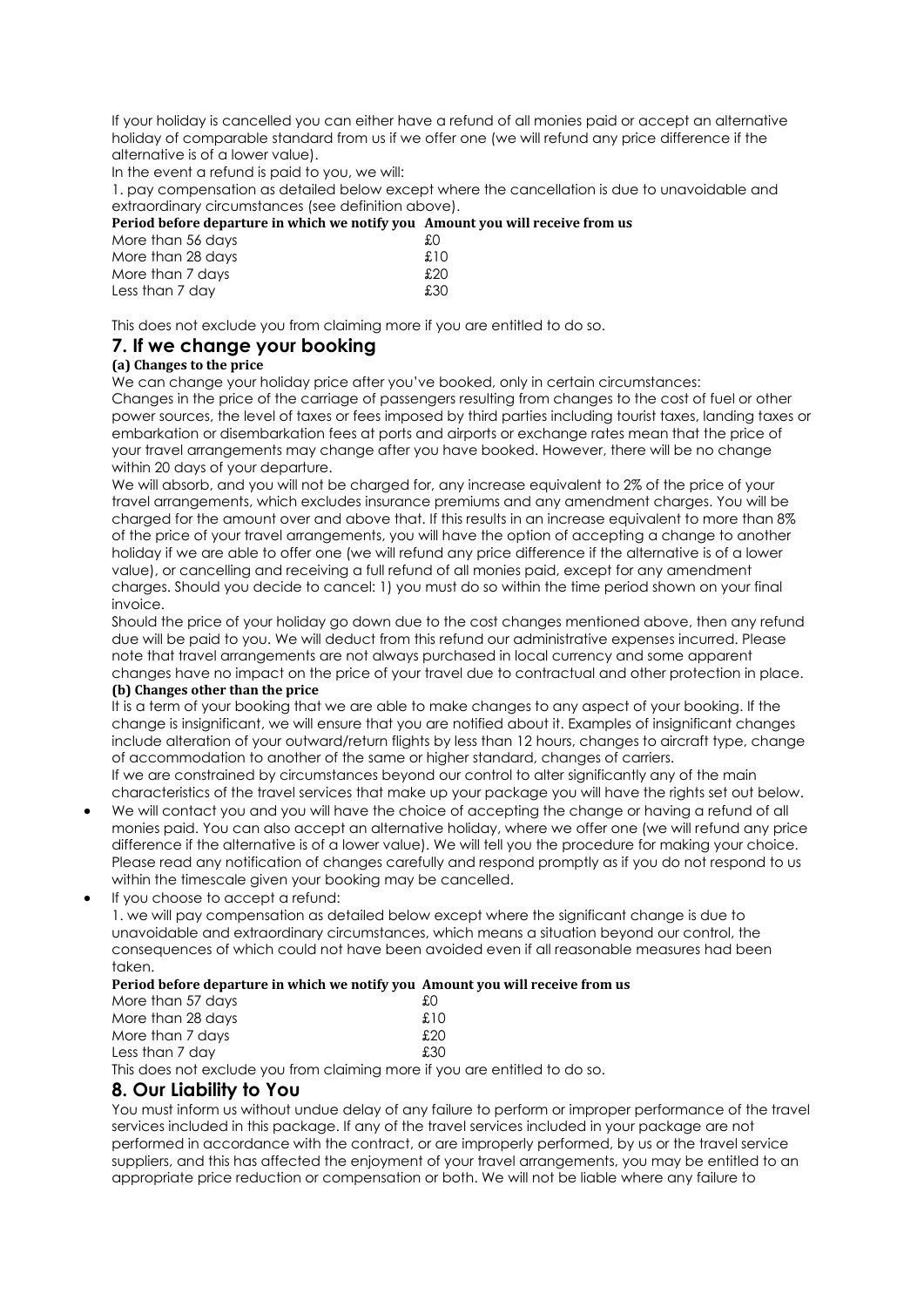perform or improper performance of the travel services is due to: you or another member of your party; or a third party unconnected with the provision of the travel services in the package and is unforeseeable or unavoidable; or unavoidable and extraordinary circumstances, which means a situation beyond our control, the consequences of which could not have been avoided even if all reasonable measures had been taken.

Our liability, except in cases involving death, injury or illness, shall be limited to a maximum of three times the cost of your travel arrangements. Our liability will also be limited in accordance with and/or in an identical manner to:

a) The contractual terms of the companies that provide the travel services that make up your package. These terms are incorporated into this booking; and

b) Any relevant international convention, for example the Montreal Convention in respect of travel by air, the Athens Convention in respect of travel by sea, the Berne Convention in respect of travel by rail and the Paris Convention in respect of the provision of accommodation, which limit the amount of and conditions under which compensation can be claimed for death, injury, delay to passengers and loss, damage and delay to luggage. We are to be regarded as having all benefit of any limitation of the extent of or the conditions under which compensation is to be paid under these or any conventions. You can ask for copies of the travel service contractual terms, or the international conventions, from Scandinavian Travel Ltd, 180 Piccadilly, London, W1J 9HF. Under EU law (Regulation 261/2004) you have rights in some circumstances to refunds and/or compensation from your airline in cases of denied boarding, cancellation or delay to flights. Full details will be publicised at EU airports and available from airlines. However reimbursement in such cases will not automatically entitle you to a refund of your holiday cost from us. Your right to a refund and/or compensation from us is set out in these booking conditions. If any payments to you are due from us, any payment made to you by the airline or any other service provider will be deducted.

If it is impossible to ensure your return as scheduled due to unavoidable and extraordinary circumstances, we will bear the cost of necessary accommodation, if possible of equivalent category, for a maximum of three nights. The limit doesn't apply to persons with reduced mobility and any person accompanying them, pregnant women and unaccompanied minors, or persons in need of specific medical assistance, provided that you notified us of these needs at least 48 hours before the start of your holiday.

NB this entire clause 8 does not apply to any separate contracts that you may enter into for excursions or activities whilst on holiday.

## **9. Protecting your money**

We provide full financial protection for our package holidays.

1. For flight-based holidays this is through our Air Travel Organiser's Licence number 9676 issued by the CAA of 5th Floor 11 Westferry Circus London E14 4HE www.caa.co.uk . When you buy an ATOL protected flight or flight inclusive holiday from us you will receive an ATOL Certificate. This lists what is financially protected, where you can get information on what this means for you and who to contact if things go wrong. We will provide you with the services listed on the ATOL Certificate (or a suitable alternative). In some cases, where we aren't able to do so for reasons of insolvency, an alternative ATOL holder may provide you with the services you have bought or a suitable alternative (at no extra cost to you). You agree to accept that in those circumstances the alternative ATOL holder will perform those obligations and you agree to pay any money outstanding to be paid by you under your contract to that alternative ATOL holder. However, you also agree that in some cases it will not be possible to appoint an alternative ATOL holder, in which case you will be entitled to make a claim under the ATOL scheme (or your credit card issuer where applicable).

If we are unable to provide the services listed (or a suitable alternative, through an alternative ATOL holder or otherwise) for reasons of insolvency, the Trustees of the Air Travel Trust may make a payment to (or confer a benefit on) you under the ATOL scheme. You agree that in return for such a payment or benefit you assign absolutely to those Trustees any claims which you have or may have arising out of or relating to the non-provision of the services, including any claim against us, the travel agent (or your credit card issuer where applicable). You also agree that any such claims may be re-assigned to another body, if that other body has paid sums you have claimed under the ATOL scheme. 2. When you buy a package holiday that doesn't include a flight, protection is provided by way of a bond held by ABTA – The Travel Association, 30 Park Street, London, SE1 9EQ, www.abta.co.uk.

## **10. ABTA**

We are a Member of ABTA, membership number Y5469. We are obliged to maintain a high standard of service to you by ABTA's Code of Conduct. We can also offer you ABTA's scheme for the resolution of disputes which is approved by the Chartered Trading Standards Institute. If we can't resolve your complaint, go to www.abta.com to use ABTA's simple procedure. Further information on the Code and ABTA's assistance in resolving disputes can be found on www.abta.com. You can also access the European Commission Online Dispute (ODR) Resolution platform at